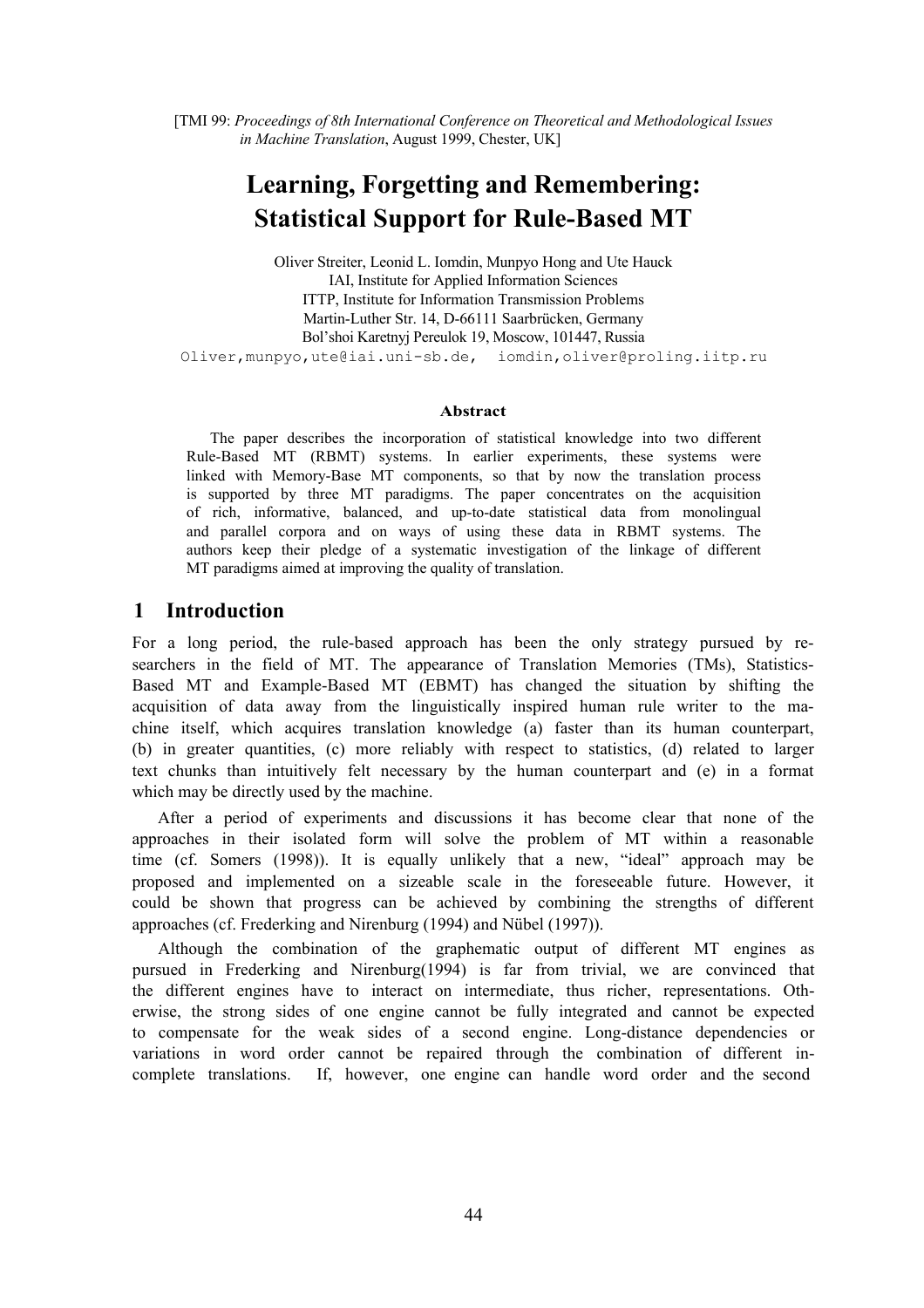engine the translation of idiomatic expressions and both can exchange their knowledge, considerable improvement can be achieved.

In previous research we showed how RBMT and EBMT can interact with each other (cf. Carl et al. (1998), Carl et al. (1999)). In this paper we investigate how simple statistical data can be used within the framework of an RBMT system. In addition to the attempts to integrate statistics into general rule-based NLP frameworks (cf. Resnik(1992)), it has been claimed that a statistically enriched RBMT system can handle collocational phenomena; in particular, it can help find the most likely translation of *match* in the context of *fire* or *cigarette,* on the one hand, and *football* or *player*, on the other hand. These approaches are based on monolingual corpora (cf. Nomiyama (1991)) or on independent corpora of the source and the target languages (cf. Doi and Maraki (1992)).

Choi et al. (1998) and Jung et al. (1998) use statistical information for the recognition of the subject domain of a text to be translated. The knowledge of the subject domain then allows to select among different concurring translations rules. The authors confirmed that the knowledge of the subject domain is helpful in the select of target items.

In the two experiments described in this contribution, we work on corpora classified with respect to a subject domain. The aim of the experiments is to extract simple statistical information concerning subject domains out of corpora and use it to automatically tune the system to these subject domain.

In the first experiment, we used **monolingual** corpora to extract statistical information. The obtained numerical data are transformed into a rank order of preferences and compiled into the lexicon of the RBMT system.

In the second experiment, we used **parallel** corpora to rate the translation hypotheses created by the RBMT system with respect to their likelihood of occurrence in a text belonging to a given subject domain. The rated hypotheses are transformed into a rule format and compiled into the MT lexicon. Both experiments have been realized on two different RBMT systems.

# **2 Experiment 1: Monolingual Corpora Support**

Since large parallel corpora may be hard to find for some language pairs and subject domains, we first investigated the possible use of statistical data drawn from monolingual corpora for RBMT.

#### **2.1 Collection of Classified Corpora**

In order to obtain up-to-date word frequencies we collected corpora through a webbased translation service. MT users submit texts for translation and classify them with respect to a set of subject domains (e.g. medicine, biology, society, sports, economy, computing etc). Such an 'automatic' acquisition and classification ensures a continuous growth and actualisation of the data. These texts are automatically submitted to a morphological analyser and the output of the latter is subjected to statistical analysis and passed on to the translation system. The statistical data obtained can be used in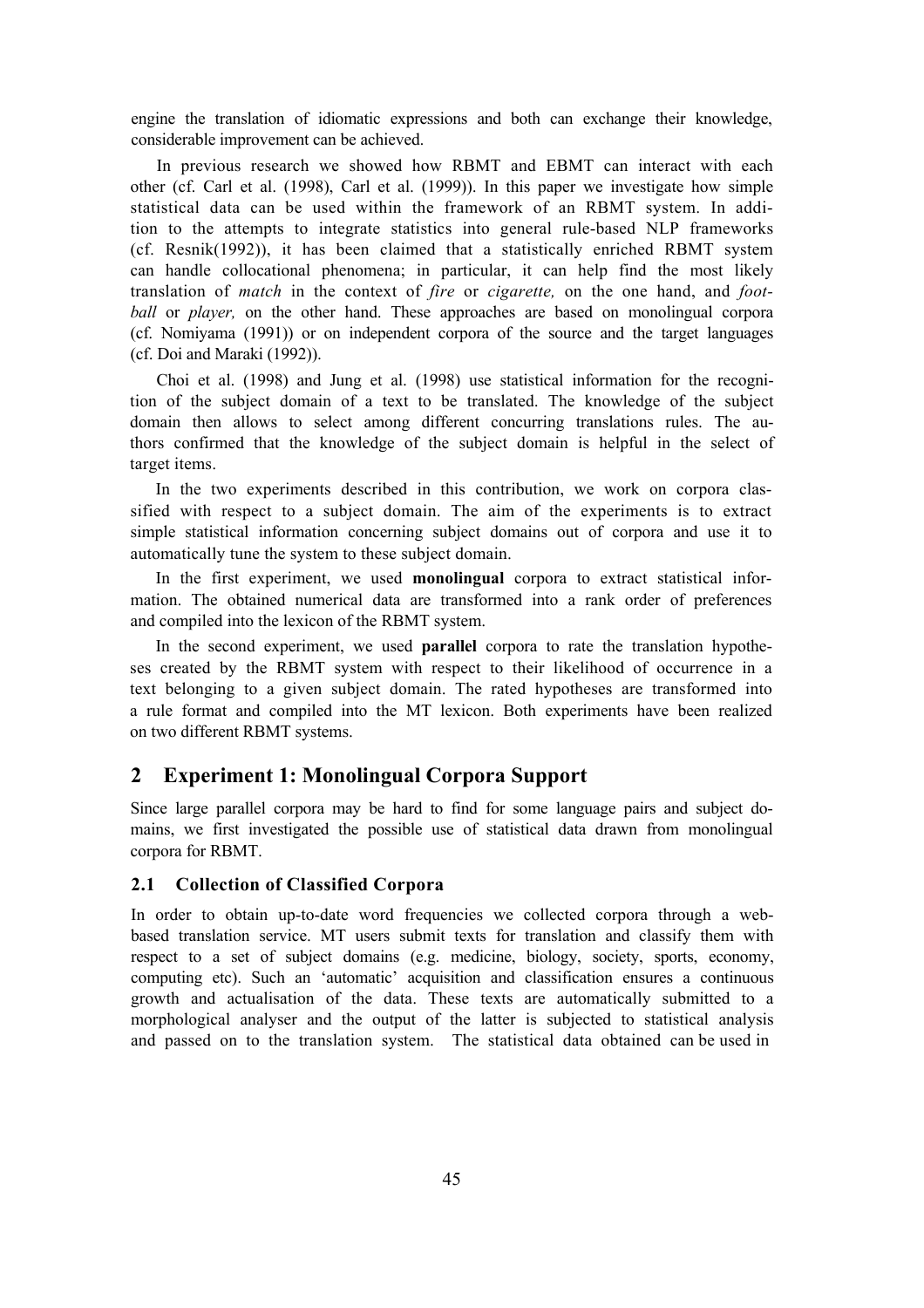one of the subsequent translation sessions, as soon as they have been compiled (off-line) into the lexicon of the RBMT system.

# **2.2 Morphology-Mediated Word Frequencies**

The morphological analysis of the texts yields a description of words with respect to their inflection, derivation, and compounding. All these pieces of information are not only necessary for the task of translation but also helpful in the acquisition of statistical data. If statistical processing builds upon morphological representations instead of the occurrence of words in a text, we obtain data which are informative (having a high predictive power), rich (after the morphological processing we have more data than before) and balanced (we incorporate data on discontinuous words, such as German verbs with separated prefixes).

# **2.2.1 Inflection**

It goes without saying that the reduction of as few as two inflected forms to one underlying lemma renders the data more informative. For example, if the source text contains two word forms, e.g. *players* and *player,* the resulting statistics will count *player* two times. It is even more important to use information on inflection if the source language has rich morphology.

# **2.2.2 Compounding**

If morphological analysis of compounding is used to calculate word frequencies, we obtain information not only about the compound word itself, but also about its components. Thus, the German word *Fussballspieler* 'soccer player' supplies the statistics with frequencies for *Fussballspieler, Fussball* 'soccer'and *Spieler '*player'.

# **2.2.3 Derivation**

The analysis of derivation may be used in a similar way. It may help, for example, to acquire word frequencies of words that do not appear as one graphematic unit in the text but are separated by other words. Without a complicated syntactic analysis, such variants are necessarily underrepresented, e.g. in the German sentence *Der Spieler spielt den Ball ab (The player is feeding the ball)* the frequency which should be ascribed to *abspielen* 'feed', 'pass forward' is ascribed to *spielen* 'play'. At the moment, we cannot change this unhappy situation but try to compensate for it with the help of derivational morphology. Thus, if the German word *Abspiel* 'feeding', an irregular verb-to-noun derivation, appears in the text, it can be counted not only as *Abspiel* but also as *abspielen.* Thus, even though the un-prefixed verbs may be overrepresented, we obtain significant data about the prefixed verbs.

# **2.2.4 Examples**

A Perl program identifies within the morphological analysis the relevant substrings (the base of the derivation, the parts of the compounds) and performs the counting. Some simple examples in Figure 1 illustrate how several frequencies are obtained out of one word.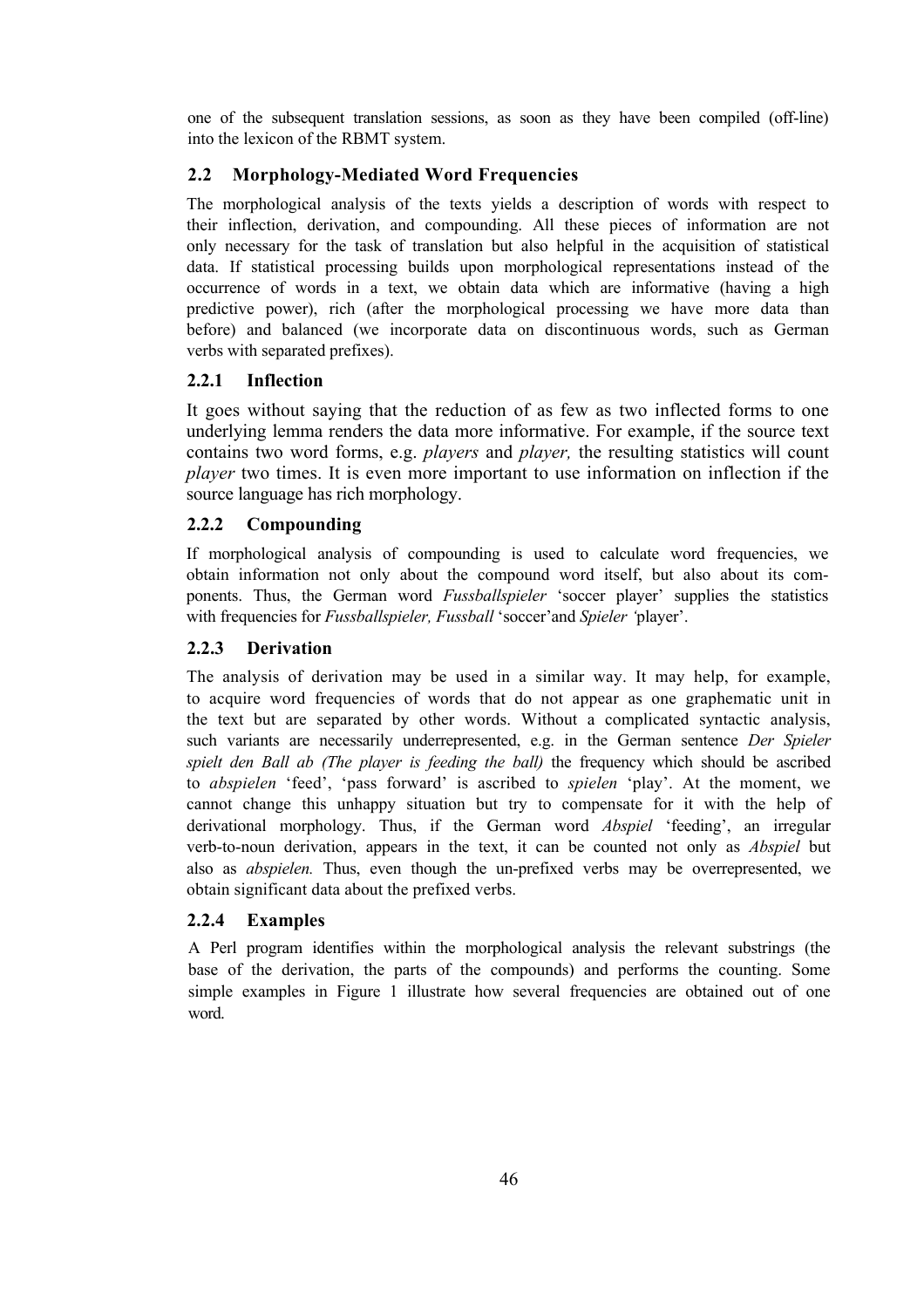| analysed word                   | counted word forms                                                              |
|---------------------------------|---------------------------------------------------------------------------------|
| Fussballspieler (soccer player) | spielen, fussballspieler, spieler, fussball                                     |
| Abspiel (feeding)               | abspiel, abspielen                                                              |
|                                 | Realisierbarkeit (implementability) realisieren, realisierbar, realisierbarkeit |

Figure 1: Examples of Morphology-mediated Word Frequencies

#### **2.3 Compiling Frequencies into the Lexicon**

In the CAT2 RBMT system used in the first experiment, a lexical entry contains, beside its monolingual descriptors, links to lexical entries of other languages. The German lexical entry *allgemein* is linked, among others, to a set of English lexical entries, one of them shown in Figure 2.

```
{l=allgemein,...,en={t=(common;general;generic;overall;public;universal)}} 
{l=general,...,de={t=(allgemein;general;generell;gesamt;global)}}
```
## Figure 2: Simplified Entries of *allgemein* and *general*

During one of the compilation steps this representation is modified in such a way that the word frequencies of different subject domains (e.g. sports, medicine, economics, computing, etc.) are added in the form of preferences with the leftmost translation being the most frequent and thus most preferable for a subject domain. As the examples show, *general* contains references to more subject domains than the German entry *allgemein.* This is accounted for by the fact that such references are only supplied if they are attested for the given subject domain. Since, for instance, none of the English words cited in *allgemein* were found in medical texts, no references to the domain of medicine could be made.

```
{l=allgemein,. . .
en=({t=(overall;universal;generic;general),dmn=sports} 
    ;{t=(general;overall;generic;universal),dmn=society} 
    ;{t=(general;universal;overall;generic),dmn=common} 
    ;{t=(general;overall;generic;universal),dmn=comp_sc})}
{l=general,...
de=({t=(gesamt;global;generell;general;allgemein),dmn=sports} 
    ;{t=(gesamt;allgemein;generell;global;general),dmn=society} 
    ;{t=(gesamt;allgemein;generell;global;general),dmn=common} 
    ;{t=(allgemein;global;gesamt;generell;general),dmn=medicine} 
    ; {t=(allgemein;gesamt;general;global;generell),dmn=economy} 
    ; {t=(gesamt;allgemein;generell;general;global),dmn=comp_sc})}
                Figure 3: Enriched Entries of allgemein and general
```
## **2.4 Source Language Analysis**

For a language with many homographs and poor morphology, simple word frequencies may be of limited use for the distinction between homographs. The English word *match,*  for example, has, in addition to the homograph verb, at least three nominal readings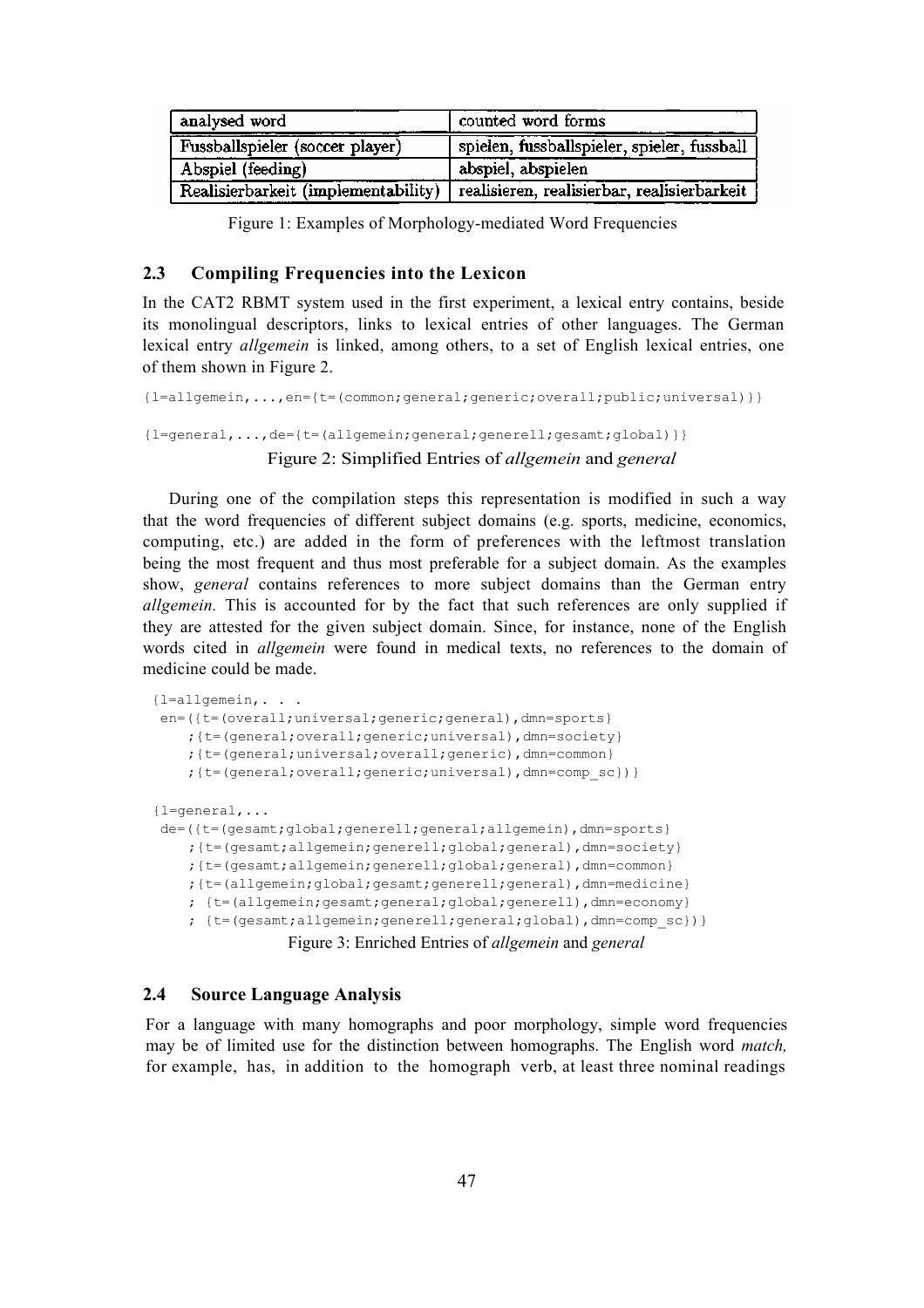(cf. Figure 4): the verb-to-noun derivation of the verb *to match* (a), the thing used to make fire (b), and the event in which players participate (c). If the word frequencies of the respective (German) translations are taken into consideration, we eventually can distinguish them by reference to the subject domains. For the translation of sport texts, we can thus identify (6) as the most likely candidate for the English analysis of *match.*

```
(a) \{l=match, \ldots, de=((t=(uebereinstein,matchen),dm=society\});{t=(uebereinstimmen;matchen),dmn=common} 
                      ;{t=(uebereinstimmen;matchen),dmn=economy})}
(b) \{l=match, \ldots, de=(\{t=(streichholz)\})\}(c) \{l = match, ..., de = (\{t = (spiel, partie), dm = sports\};{t=(spiel;partie),dmn=society} 
                     ;{t=(spiel;partie),dmn=common} 
                     ;{t=(spiel;partie),dmn=economy} 
                     ;{t=(spiel;partie),dmn=comp_sc})}
                     Figure 4: Three Nominal Concepts of match
```
In a similar way, if we encounter in a German text the verb form *kommen* 'come', this word will trigger the lexical entries of about 20 German verbs such as *kommen\_ab, kommen\_an, kommen\_auf* etc. The suggested approach helps find the correct verb by looking at the translations and determining whether they are attested for a given subject domain. If they are not attested, they are not considered for syntactic analysis.

In order to evaluate the effect on the parse time, we used 50 sample sentences (on the average, 11 words per sentence). These sentences were parsed with and without frequency information of the target word. In 17 of 50 sentences the frequency information reduced the parse time by about 21%. In the remaining 33 sentences no difference was detected. There was no sentence which displayed a worse system performance when supplied with the frequency information. If we consider the whole parse time for all sentences, the statistically endowed system has shown a 13% improvement of the parse time.

With an increase of the statistical data two opposite tendencies may be expected. Some homographs may be distinguished and parsing becomes faster, other homographs which are now distinguished may also become more similar if their translations are found in more text types.

|           | Number of Sentences | <b>Improvement</b> |
|-----------|---------------------|--------------------|
| total     | 50                  | 12.35%             |
| faster    | 17                  | 20.73%             |
| no change | 33                  | $0.00\%$           |

Figure 5: Parse Time with and without Frequency Information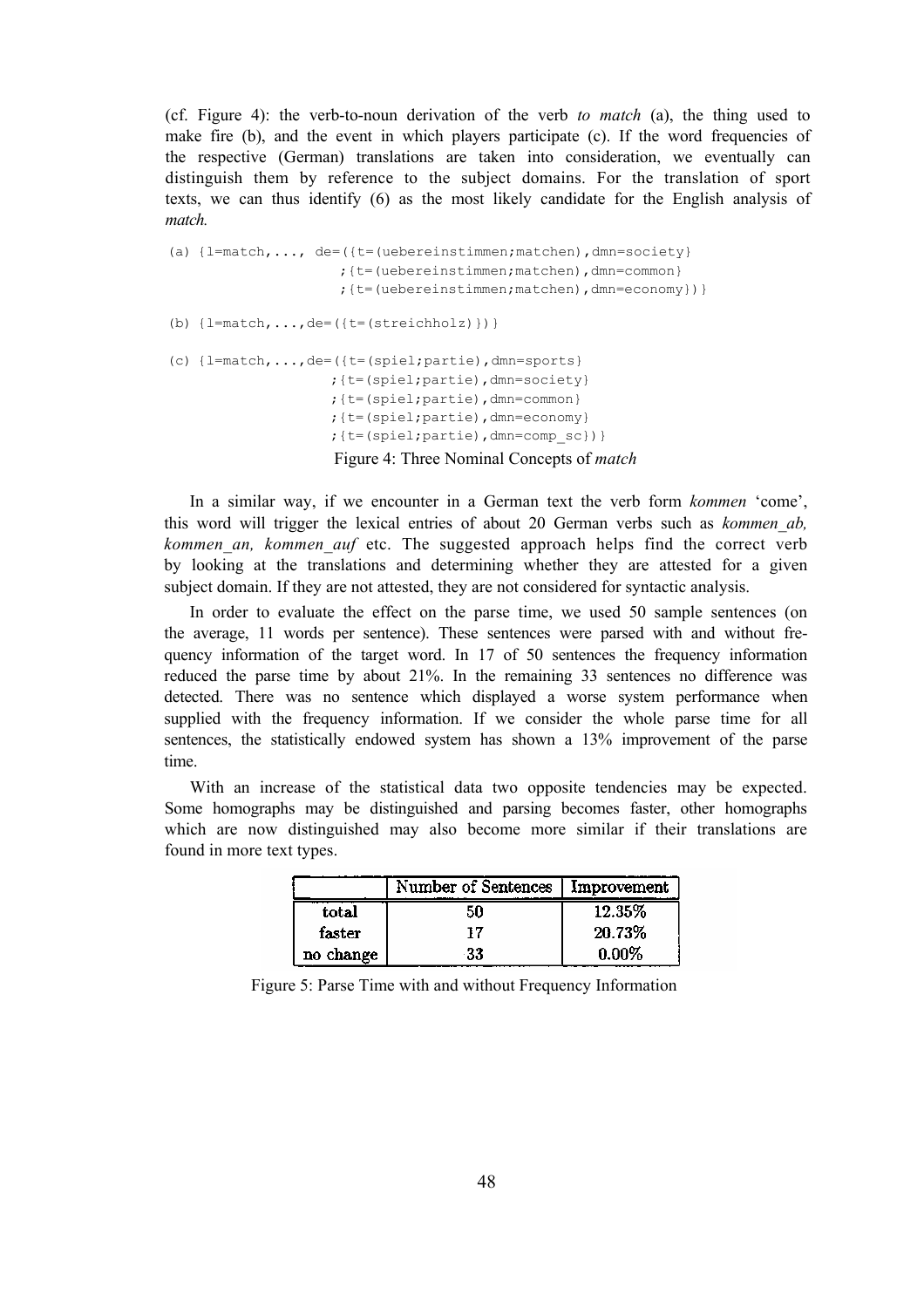#### **2.5 Translation**

During translation, the statistics about the target language is used to select the most likely of the possible translations. Thus, the first choice to translate *general* in a medical context is *allgemein* while for sports it is *gesamt.*

Of course, noise produced by homographs of the target language cannot be avoided altogether. For example, the statistics will yield for the German noun *Auto* the preferred translation *car* for all subject domains, except for sports, where it is *coach.* The distortion is accounted for by the second meaning of *coach,* i.e. 'trainer'. In order to reduce such influence we countercheck the target of the translation (here, *coach)*  on whether its translations (into German) are attested for the given subject domain. Thus, while translating *Auto* into *coach,* we first check whether *coach* has a translation which is attested for the subject domain of sports and if it is not, which is the case for the German *Bus,* the system chooses the second translation, which is *car.* If no translation with an appropriate attestation can be found at all the translation is repeated without checking the attestation in a subject domain. This fallback position represents the operation of the transfer phase before the integration of the statistical data.

To test our hypothesis, we made a small experiment with 40 German sample sentences, taken from various subject domains, such as sports, economy, medicine,  $etc.<sup>1</sup>$ We submitted the sentences to the MT-System, first using the frequency information and later without this information. The English translations of the German source texts were evaluated by human translators who used a simple criterion: they had to decide whether the quality of the translation improved or not. The experiment has shown that in 7 of 40 cases the improvement of the translations was achieved with the frequency information and in 2 of 40 cases the results were worse. In the remaining 31 cases, no difference was detected.

| Total number of sentences Improved No Difference<br>. |  | Worse |
|-------------------------------------------------------|--|-------|
| 4L                                                    |  |       |

| Figure 6: Translation Quality with and without Frequency Information |
|----------------------------------------------------------------------|
|----------------------------------------------------------------------|

As had been expected, translations were improved due to a better selection of target terms as exemplified in the German sentence *Der Fußballspieler gewann drei Titel in diesem Jahr,* translated into *The football player won three titles in this year* in the 'sports'-context when supported by the statistical information, whilst it was translated into *The football player gained three mastheads in this year* without the frequency information. In the cases when the statistics-based translations were worse, the system chose the more frequent equivalents for the subject domain which however proved less appropriate. So, the sentence *Der alte Präsident traf heute in Albanien ein* is translated without frequency information as *The old president arrived today in Albania* and with frequency information as *The aged president arrived presently in Albania.* This is due to the fact that frequencies of the target items are counted independently of the source item (e.g. *presently* showed a frequency higher than that of *today).*

<sup>&</sup>lt;sup>1</sup> We would like to thank Rita Nübel for her help and comments in the evaluation of the translations.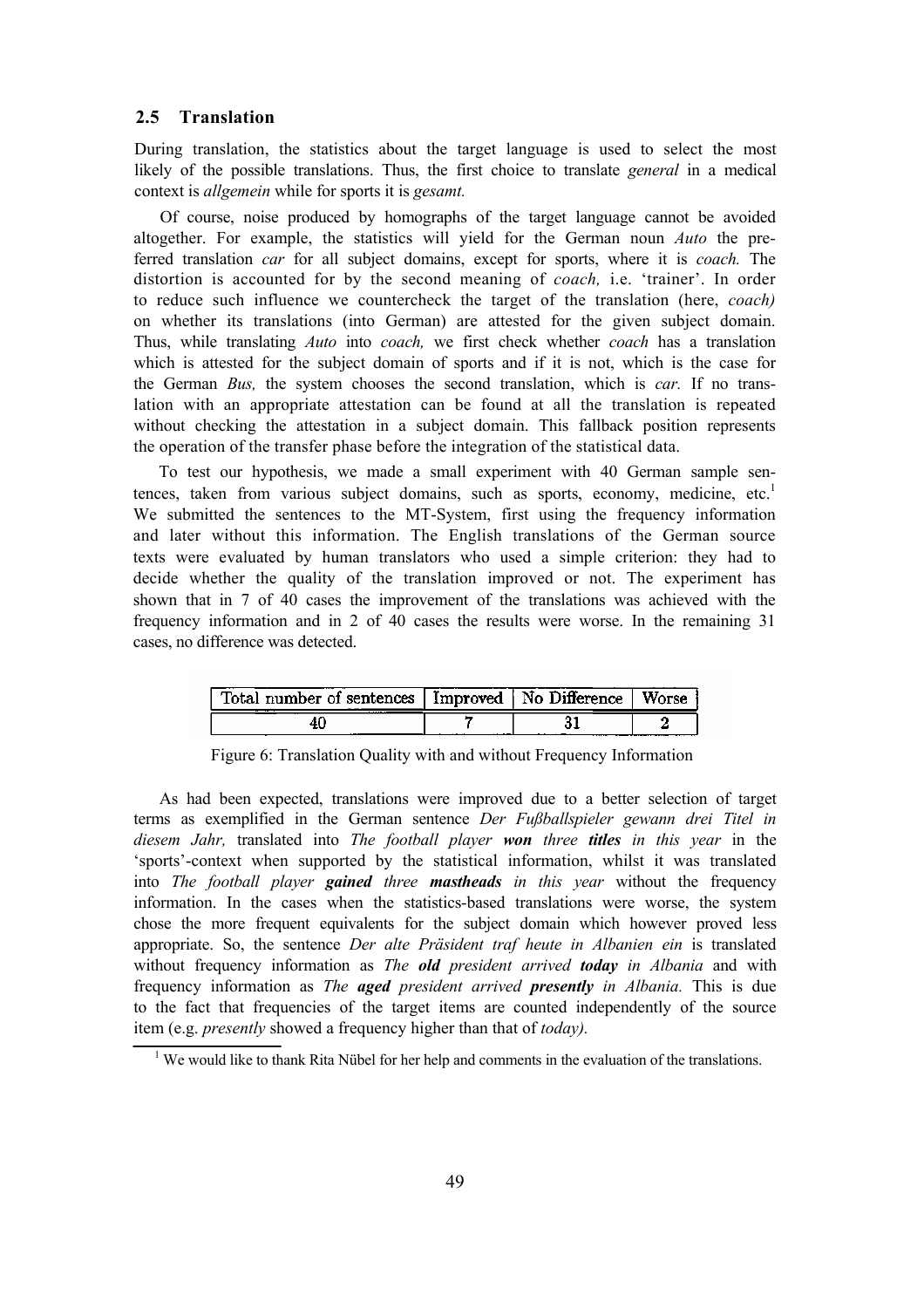In order to relate source and target items statistically, the second experiment was staged using bilingual corpora.

# **3 Experiment 2: Bilingual Corpora Support**

The RBMT system used in the second experiment is the ETAP-3 MT System, a short description of which can be found in Cinman and Iomdin(1997).

## **3.1 Rating Translation Equivalents**

The lexica of an RBMT system contain, among other things, a huge set of translation equivalents, from which the system must select the most appropriate ones. In the experiment, we collected a very large list of translation equivalents, using several lexica of the RBMT system. The list, which contained over 130,000 bilingual equivalents (for the most part consisting of one word each) plus information on the part of speech and, in case of ambiguity, the number of the homonym, was then checked against parallel corpora, each associated with a specific subject domain.

Each monolingual text of the parallel corpus is morphologically processed. The morphologically processed texts are then transformed into a string of possible lemmas and homographs are contextually resolved.

Source and target texts are aligned with the help of lexical **anchor points.** Lexical anchor points are semi-compositional translations consisting of more than one word (e.g. English: *yellow card,* German: *gelbe Karte,* French: *carte en jaune* etc.). Via Dynamic Programming (DP) a path through these anchor points is calculated. Subpaths and their evaluations are stored so that they do not have to be recalculated. The whole processing is recursive, the construction of the optimal path takes place during backtracking. The whole processing, however, is sub-optimal, as only two anchor points can be ignored in a row. A 'good' path uses many anchor points and shows modest changes in the slope between the anchor points. After a first alignment new semi-compositional translations are extracted and with these new anchor points the alignment is improved. The process continues cyclically until no new anchor points are found. The final alignment consists in the interpolation between the anchor points of the optimal path.

```
function optimal (list of ancbor points) {
    if list empty { 
      return (0, medium slope, last x, last y) }
   elsif result stored for list of anchor points {
      return the stored result } 
    else { 
      optlist1=optimal(FIRST,SECOND,THIRD ... ) # recursive calls 
      optlist2=optimal(FIRST,THIRD,FOURTH,...) # missing 1 element out 
      optlist3=optimal(FIRST,FOURTH,FIFTH,...) # missing 2 elements out 
      optimal_list= one of optlist1 or optlist2 or optlist3 # evaluation 
      return "optimal value,actual slope,(FIRST,optimal list)" } }
```
Figure 7: A DP Algorithm for a (Sub)optimal Coursing of Anchor Points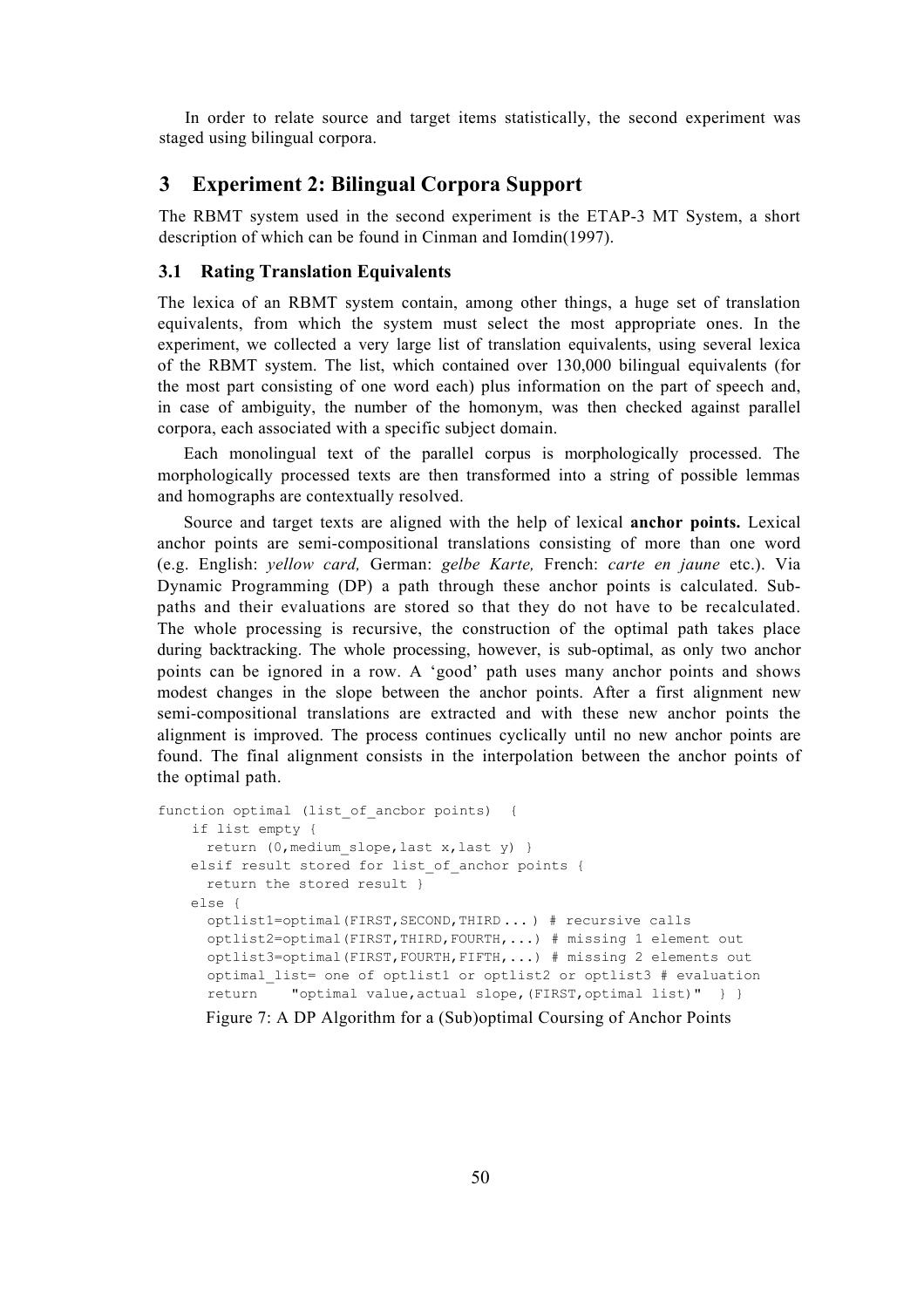With the help of the interpolation we can test for each word of the source language which of its possible translations actually appeared in the target text close to the position specified by the function. As a result we receive a list of attested translations for a given subject domain and their frequencies. In the following example, the data in each line are read as follows: English lemma, English part of speech, English lexeme number (if any), Russian lemma, Russian part of speech, Russian lexeme number, absolute frequency of the pair, day of the last modification (starting from year's beginning).

| English lemma    | Russian lemma  | <u>frequency</u>         | day of the year |
|------------------|----------------|--------------------------|-----------------|
| activity N       | активность N   | 7                        | 55              |
| activity N       | деятельность N | 4                        | 55              |
| address N l      | адрес N        | 111                      | 55              |
| address N 1      | обращение N l  | 4                        | 55              |
| address V 2      | обращаться V 1 | $7\overline{ }$          | 55              |
| allow V          | позволять V    | 37                       | 55              |
| allow V          | разрешать V 2  | 10                       | 55              |
| application N    | приложение N   | 11                       | 55              |
| application N    | заявка N       | 6                        | 55              |
| call V 2         | называть V     | 5                        | 55              |
| call V 2         | вызывать V 1   | 6                        | 55              |
| control N 1      | контроль N     | $7\overline{ }$          | 55              |
| control N 1      | управление N1  | 10                       | 55              |
| different A      | различный А    | 6                        | 55              |
| different A      | разный А       | $\tau$                   | 55              |
| directory N      | директория N.  | 117                      | 55              |
| directory N      | справочник N   | 9                        | 55              |
| drive $N2$       | вождение N     | 6                        | 55              |
| drive V1         | водить V       | 8                        | 55              |
| feeling N        | ощущение N     | $\overline{4}$           | 55              |
| feeling N $_{-}$ | чувство N      | $\overline{\mathcal{L}}$ | 55              |

Figure 8: Examples of Rated Translations for the Subject Domain "Computing"

#### **3.2 Compiling Frequencies into the Lexicon**

As in the first experiment, the outcome of the statistical analysis is compiled off-line into the lexicon of the MT system. The lexicon makes use of different translation fields for different subject domains, which can be created, supplied with information, deleted or modified automatically. Accordingly, lexical entries for which an attested translation has been found in the representative corpus, can be supplemented by a translational equivalent appropriate for the relevant subject domain.

## **3.3 Source Language Analysis and Transfer**

Similar to Experiment 1, it has proven possible to reject a source language analysis on the basis of translation equivalent rating. So, if the syntactic analysis of a sentence identifies an ambiguity at a lexical level so that (at least) one of the alternative word hypotheses bears a translation field of the given subject domain while another does not, the latter is excluded from further processing. For example, the "sports" reading of the English noun *goal* will be excluded from syntactic analysis of a text belonging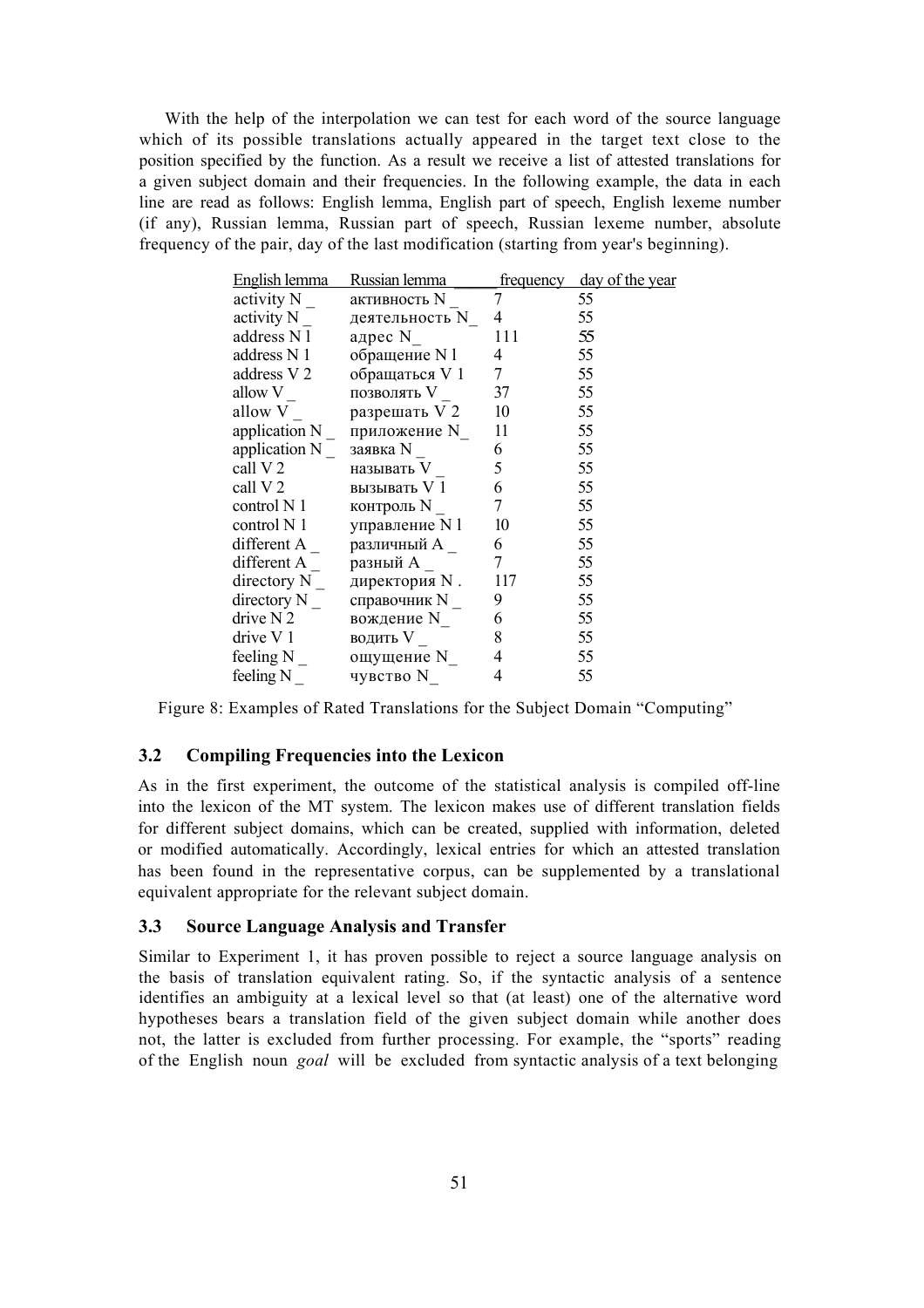to the subject domain of computing or medicine, because its Russian equivalent, *гол,*  is not attested in either of these domains.

During the transfer phase, the ETAP-3 system gives priority to those translation equivalents that have been attested for the current subject domain. As the frequencies do not only relate to a word in a subject domain but to the translation hypothesis in a subject domain, we expect this approach to yield better results than the first one. An evaluation which confirms this hypothesis is however still pending.

# **4 Learning, Forgetting and Remembering**

Any systematic collection of data represents a learning process that must be supported by a process of **forgetting.** In fact, as shown by studies in cognitive science, these tasks are so closely linked that forgetting has been claimed to be a vital component of learning (cf. Mehler (1974)). So, in language acquisition one learns phonematic oppositions via forgetting unused oppositions.

In accordance with this assumption, we have supplemented the frequency collecting mechanism by a forgetting mechanism. The forgetting mechanism is invoked during every learning session and "attacks" old data with low frequencies by reducing their frequency until they fall out of the active memory. By this procedure, data remain upto-date and accidental erroneous data are rid of: mistyped words, accidental matches, words coming from other languages or different subject domains are removed.

Naturally, the forgetting mechanism cannot operate on its own. In psychological terms, forgotten or unlearned words, may be learned later more easily than completely new words. Therefore, we allow for the **recollecting** of forgotten data. In addition to the so-called active memory which guides the overt behaviour of the system (e.g. supplies the current frequency list) we implemented a **passive** memory, which stores every occurrence of an item. Whenever an item is found in the corpus, the updating and counting is performed in this passive memory. In every learning session, the old items with low frequencies (however exceeding the threshold) are identified and their frequencies are reduced by one. At the end of the learning session, all items of the passive memory which exceed the threshold are copied into the active memory, while those below the threshold remain in the passive memory with a frequencies reduced by one. This means that items that have been forgotten are more likely to overcome the threshold in a subsequent session than a completely new item as long as they remain in the passive memory. If an item drops out of the passive memory, it has to be re-learned anew. This process is illustrated in Figure 9, where  $f \circ f$  refers to "frequence",  $+$  to "increase by one", -- "reduce by one" and THRSH to "threshold":

# **5 Conclusions**

We have shown how monolingual and parallel corpora can be used to support RBMT systems. Word frequencies of target words and frequencies of translation pairs can help to distinguish between words of the source language which otherwise are difficult to distinguish. The SL analysis becomes more efficient and plausible since non-attested ambiguities are rejected at an early stage.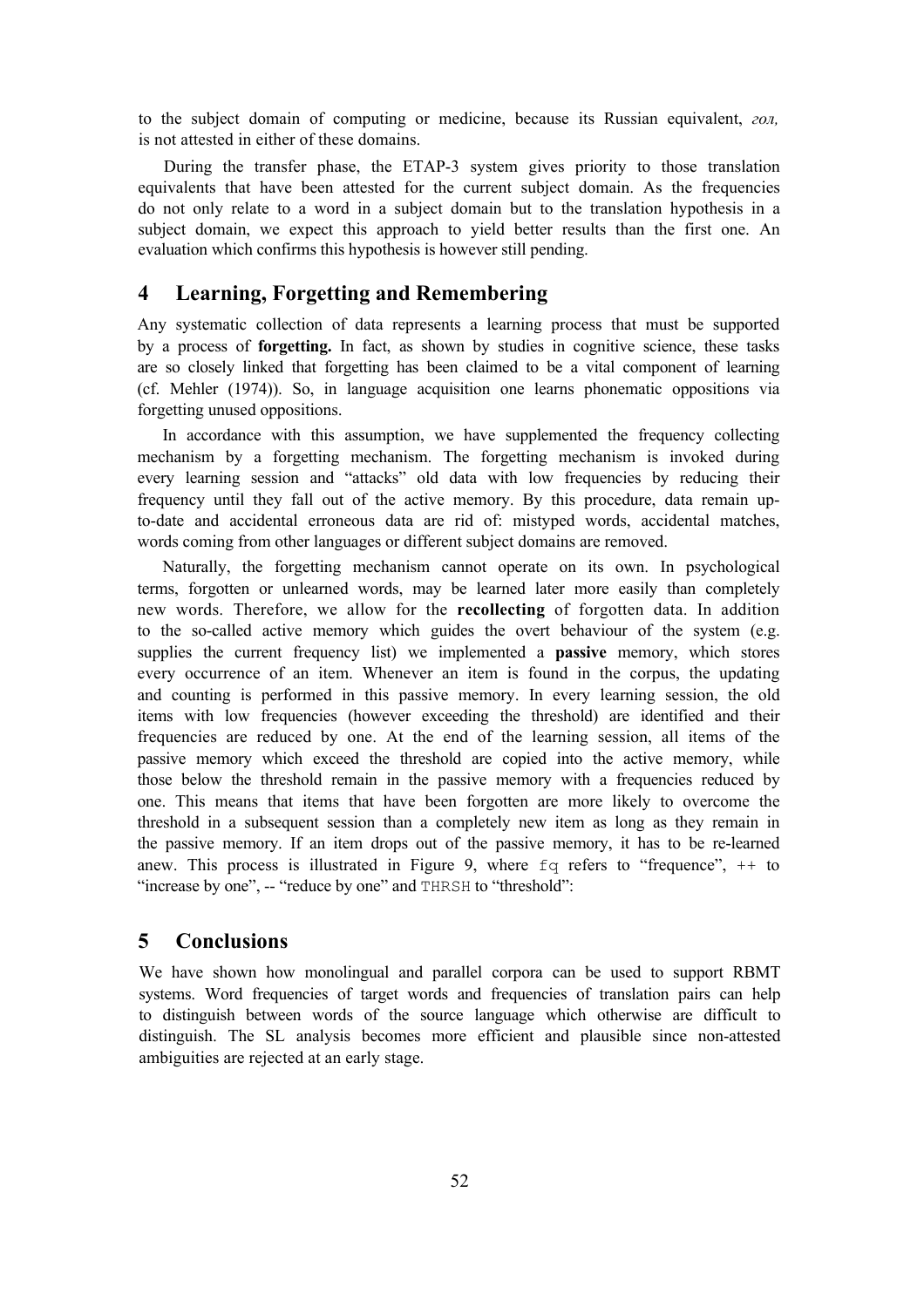

Figure 9: Learning (1), Forgetting (2) and Remembering (3) of Translation Frequencies

During the transfer phase of the RBMT system, translation equivalents that have received a high statistical rating in a given subject domain are tried first.

As the calculation of frequencies and the compilation of these data into the RBMT lexicon are made fully automatically, adaptation to a new or a more specific subject domain can be implemented any time with no human intervention. Consequently, the system is easy to customize, works more efficiently, and produces more reliable translations.

As the RBMT systems we backed with statistical data are the same as those previously linked to memory-based systems, we have actually made an attempt of merging the advantages of three MT paradigms into one framework. While the memory-based components in this architecture invokes the RBMT component for chunks that it cannot handle, the statistical data help the RBMT component through the analysis and transfer. Chunks coming from the memory-based components are not affected by the statistical component.<sup>2</sup>

The experiments described above represent a further step towards the integration of different NLP approaches. The potentials of such integration, however, are still far from being explored in full.

# **References**

Michael Carl, Leonid L. Iomdin, and Oliver Streiter. Towards dynamic linkage of Example-Based and Rule-Based Machine Translation. In *ESSLLI '98 Machine Translation Workshop,* 1998.

<sup>2</sup> The follow-up of the research presented here can be found in Iomdin and Streiter (1999). All papers of the authors cited above may be found at *www.iai.uni-sb.de* and *proling.iitp.ru*